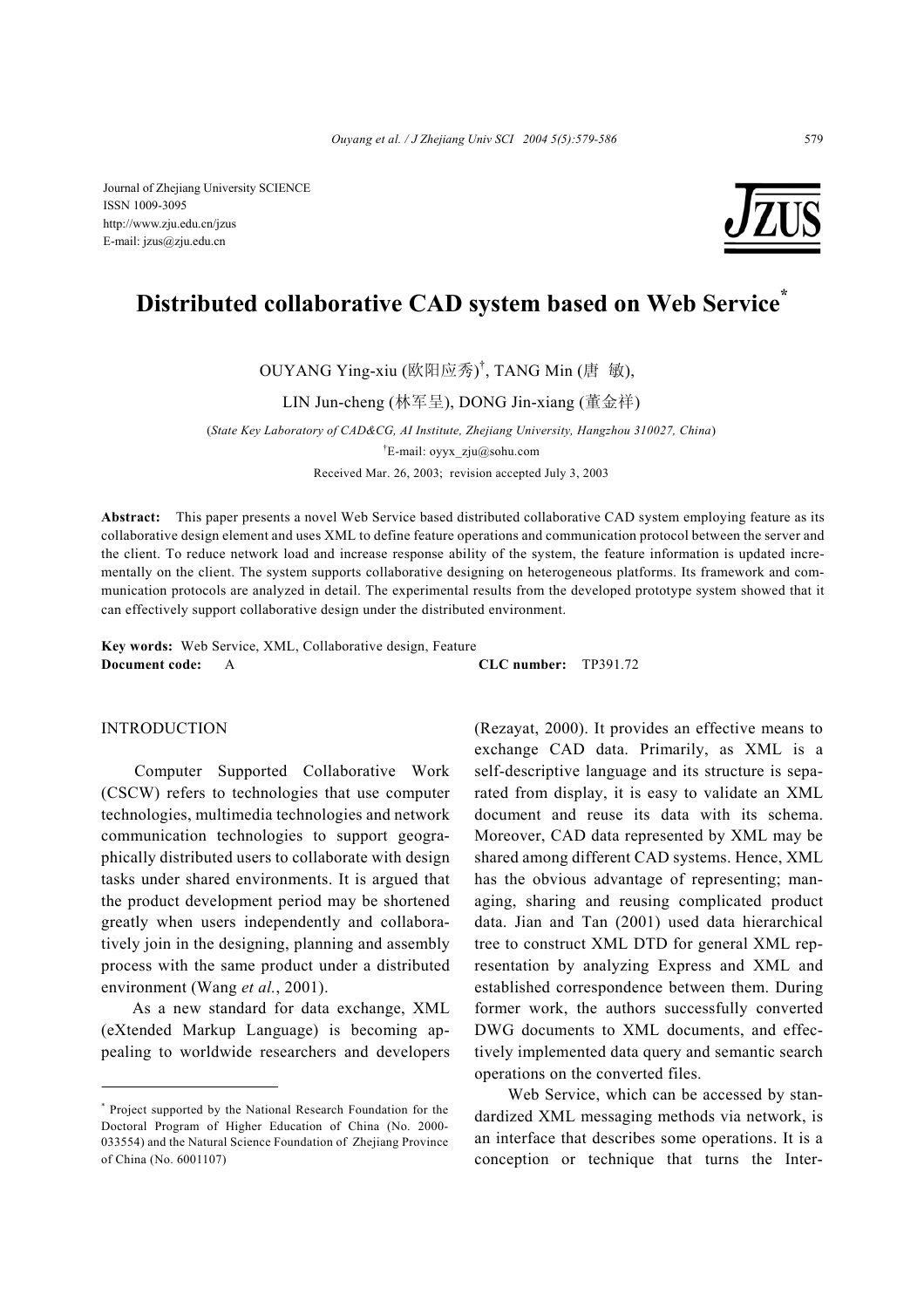net/Intranet into a virtual computing environment. Heterogeneous clients can access Web Service on the server via standard network protocols such as HTTP and SMTP. The conceptual architecture of Web Services mainly includes three parts: service description, query/discovery of service, and binding/using service. Service description is the description of service interface and of implementation details with WSDL (Web Service Description Language) including data types and operations of Web Service, binding information and its location. Query/discovery of service is the discovery of service, and binding/accessing service occurs when the service requestor binds and accesses service by service description.

The data exchange procedure between the client and the server when the client invokes the service on the server is shown in Fig.1. The request message is sent to the server via the lower network protocol (i.e. HTTP) after the client encapsulates it with XML using SOAP (Simple Object Access protocol). On receiving the SOAP request, the server parses the request, executes the corresponding service and returns the result to the client with SOAP. As Web Service is built under open standard and accepts heterogeneous clients accessing its service, the Web Service based applications can be loosely coupled, com-oriented, and implemented with multi-techniques.



**Fig.1 Data exchange between the client and the server when Web Service is invoked**

After analysis of current collaborative CAD systems, a novel Web Service based distributed collaborative CAD system is proposed in this paper. The system uses XML to define feature operations and the communication protocol between the server and the client. The system uses HTTP to transfer SOAP objects, enabling it to support multiplatform collaborative design.

#### REVIEW OF PREVIOUS WORK

Several collaborative modeling prototype systems described in literature will be briefly discussed here. CollIDE (Nam and Wright, 1998), a plug-in for the Allias modeling system, provides some collaborative functionalities. However, the structure of CollIDE poses severe restrictions to crucial collaborative modeling issues. In particular, no special measures were taken to reduce the amount of data sent between the client and the server, resulting in delayed synchronization of operations and of the users' displays. ARCADE (Stock and Jasonch, 1997) reduces data sent between users by adopting the fat-client mode of client-server architecture, and only the change of product model is sent by short textual messages. A drawback of this approach, however, is that it becomes rather complex in the user application, thereby requiring much computational power of the client. CSM (Chan *et al.*, 1999) is also a web-based collaborative modeling system. Within its client-server architecture, the server contains a global model, while every client owns a local copy of this model. When a user has locally modified the model, it is propagated to all of the other users through the server. However, concurrence is managed by a strict token passing manner, which turns the clients into several independent modeling systems just using the same product model alternatively. WebSPIFF (Rafael *et al*., 2001; Willem *et al*., 2001) is claimed to be a web-based collaborative modeling system. It adopts the so-called thin client mode of client-server architecture. In WebSPIFF, the server mainly does operations related to solid modeling, and the client mainly deals with user interface operations and result display. Connection between the client and the server is done by direct Socket. When updating the client user interfaces, images used to update client user interface are stored in the SPIFF server, and the server notifies the client(s) to download them through the hypertext transfer protocol. However, this approach increases the data exchange times on the network, and the time delay to update the client user interface. When user frequently operates on the product mode,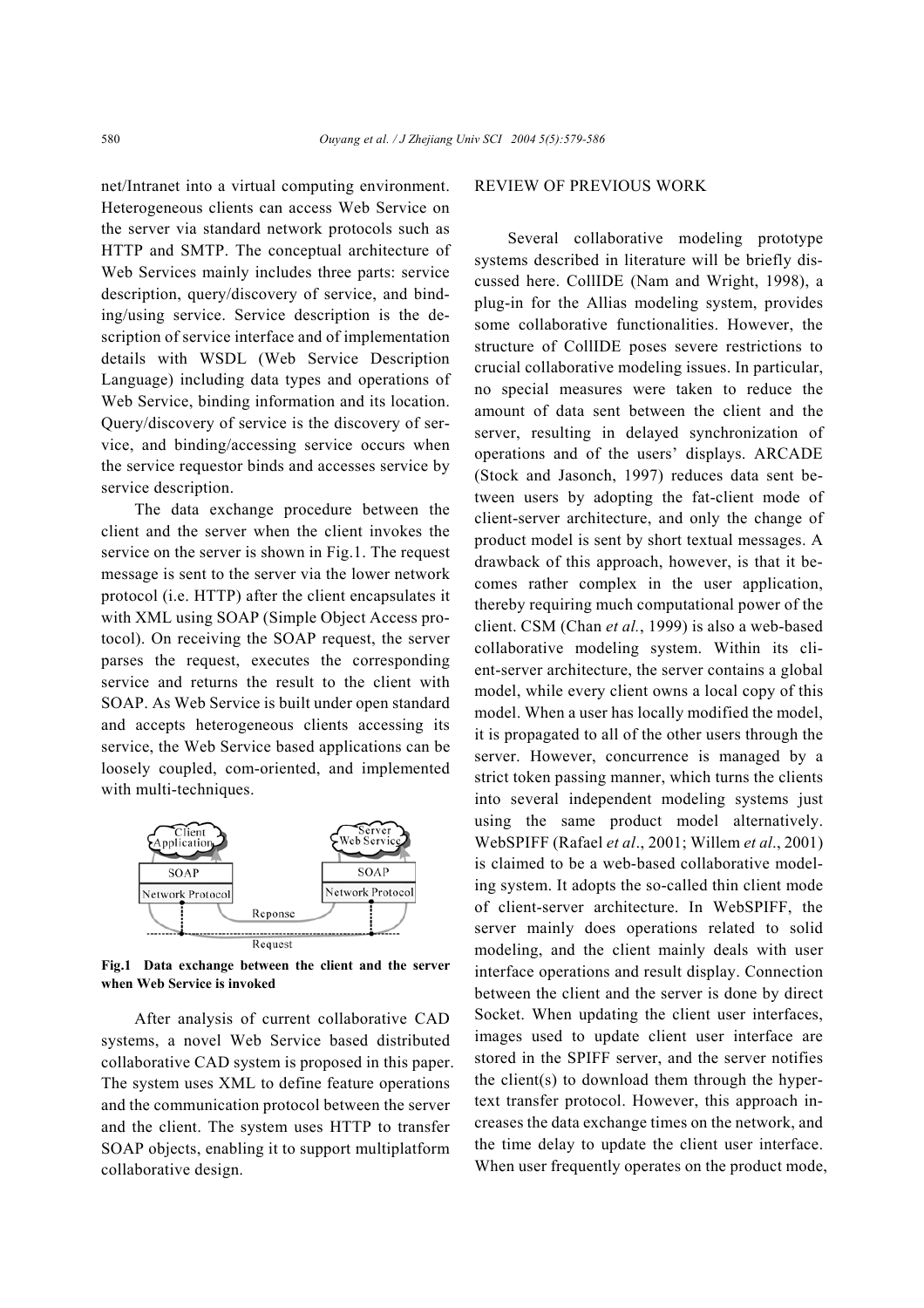the client user interface could not be updated in time. CADDAC (Agrawal *et al.*, 2002) employs a three-tier architecture that partitions the collaborative design system into a server-side, a client-side, and a database. In CADDAC, the server controls a central model and does most modeling operations. The client is thin in that it needs to have only a connection to the server and graphics libraries for display. Also, the system is capable of doing collaborative constraints management.

## ARCHITECTURE OF DISTRIBUTED COLLA-BORATIVE CAD SYSTEM BASED ON WEB **SERVICE**

A novel Web Service based distributed collaborative CAD system using XML to exchange data between the client and server is proposed in this paper. The system's architecture is shown in Fig.2. The client-server type of architecture is adopted, in which interactions between the server and the client are realized by invoking Web Services published by them. The server executes all of the solid modeling operations, such as feature creation and conversion, maintenance of feature validity, and handles concurrency and synchronization of clients. These operations are accessible to the clients in the form of Web Services. The client mainly provides facilities for the user interface display, and converts the user's modeling operations into the invocation of Web Service provided by the server. In order to lower network load, only high-level semantic messages (such as specifying operations and data needed to update the client user interface) are transferred between the server and the client. The data transferred from the client to the server is in the form of CSCW request, which only specifies the request type and corresponding parameters, and the data transferred from the server to clients is in the form of CSCW response containing operation type and B-rep data needed to update client display if necessary. Also, CSCW events, generated during the design process, are transferred between the clients and the server. The client user interface is updated incrementally by XML, i.e., only the changed, not the whole product model data, is transferred. This ensures great reduction of the data amount transferred between the server and the client, decrease in time delay of operation, and enhancement of the system response ability.



**Fig.2 Schematic figure of Web Service based collaborative CAD system** 

#### **Server**

As shown in Fig.2, two main components can be identified on the server: the kernel modeling system and the session manager. The kernel modeling system provides all of the modeling and feature visualization functionalities. A central product model is maintained by the server. An important advantage is that only one central product model is kept in the whole system, avoiding inconsistence between multiple versions.

#### **Session Manager**

The server not only executes the operations committed by clients but also coordinates and synchronizes clients' operations in order to make sure that the modeling operations will not conflict. It is the task of the session manager to synchronize session participants to maintain the integrity and validity of solid modeling operations. It provides functionalities to start, join, leave and close a modeling session and manages all information streams between the clients and the kernel modeling system.

As shown in Fig.3, the session manager consists of Request Arbitrator, Client Agent, Client Profile and Session Profile. Each of the session participants is assigned a Client Agent by the session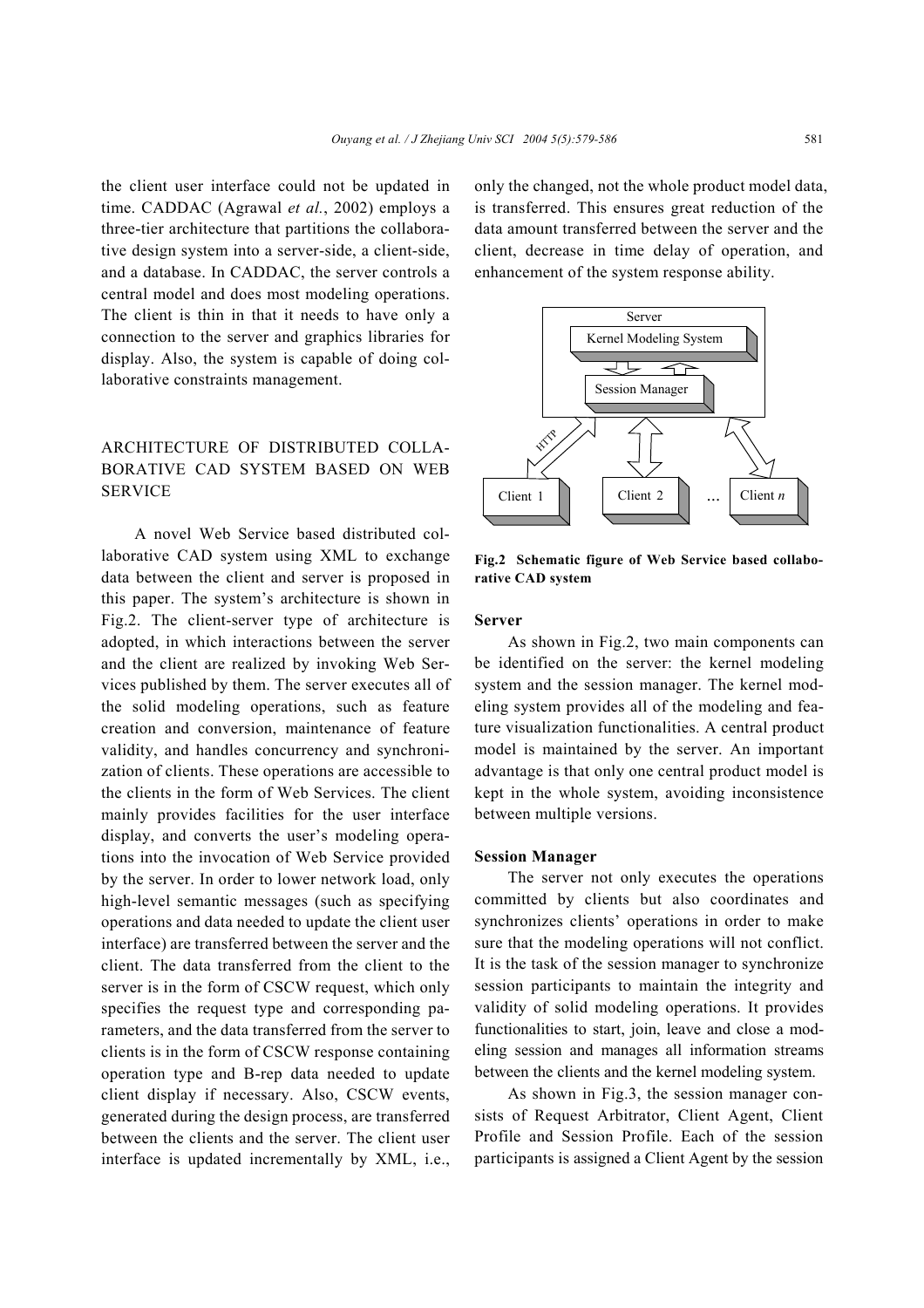

**Fig.3 Architecture of the Session Manager**

manager. The Client Agent handles all the information between the client and the server, collects and parses client's request and hands it to the Request Arbitrator. The Request Arbitrator then selects one operation and passes the request to the kernel modeling system to execute according to certain arbitrating rules by resorting to the client profiles and the type of the operation. The Request Arbitrator also coordinates concurrency and synchronization of client's operations. Synchronization is the process of propagating evolving data in order to keep the information consistent in a distributed environment. Two types of information can be distinguished here: (1) updated feature mo- del data, and (2) updated state information. After executing the model operation successfully, the server updates the client user display with the modified data incrementally. Updating state information is achieved by triggering a CSCW event, i.e., when the kernel modeling system is idle, an idle event indicating this is triggered by the session manager on the server, and all of the clients are notified. The client profile, created upon the client starting or joining the design session, contains basic information of session participants. Session profile is created when a session is started.

#### **Client**

In order to reduce network load and amount of data exchange between the client and the server, user operation such as feature pick-up should be done locally as much as possible on the client side, and only high-level semantic messages, such as specifying operations and data needed to update the client user interface, are transferred between the server and the client. As shown in Fig.4, three components can be identified on the client side: Client Agent, User Interactive Module and Display Module. Interaction between the client and the server is accomplished by the Client Agent, who encapsulates user's operation and information with XML and invokes the corresponding Web Service on the server. It collects and parses XML data coming from the server and passes the parsed data to the display module. It is the task of the User Interaction Module to accept user operations on the client side and deliver to the Client Agent the operations that should be executed by the server.



**Fig.4 Architecture of the Client** 

#### PROTOCOL DESCRIPTION OF THE SYSTEM

We have defined the interaction protocol between the client and the server used in the system. All the information exchanged between the client and the server is defined with XML.

#### **Header**

Each operation information in the system proposed in this paper contains a header element. The header is defined as a quintuple: <Version, Time, SessionID, Source, Destination>. Version is the version of the current system; Time is the time tag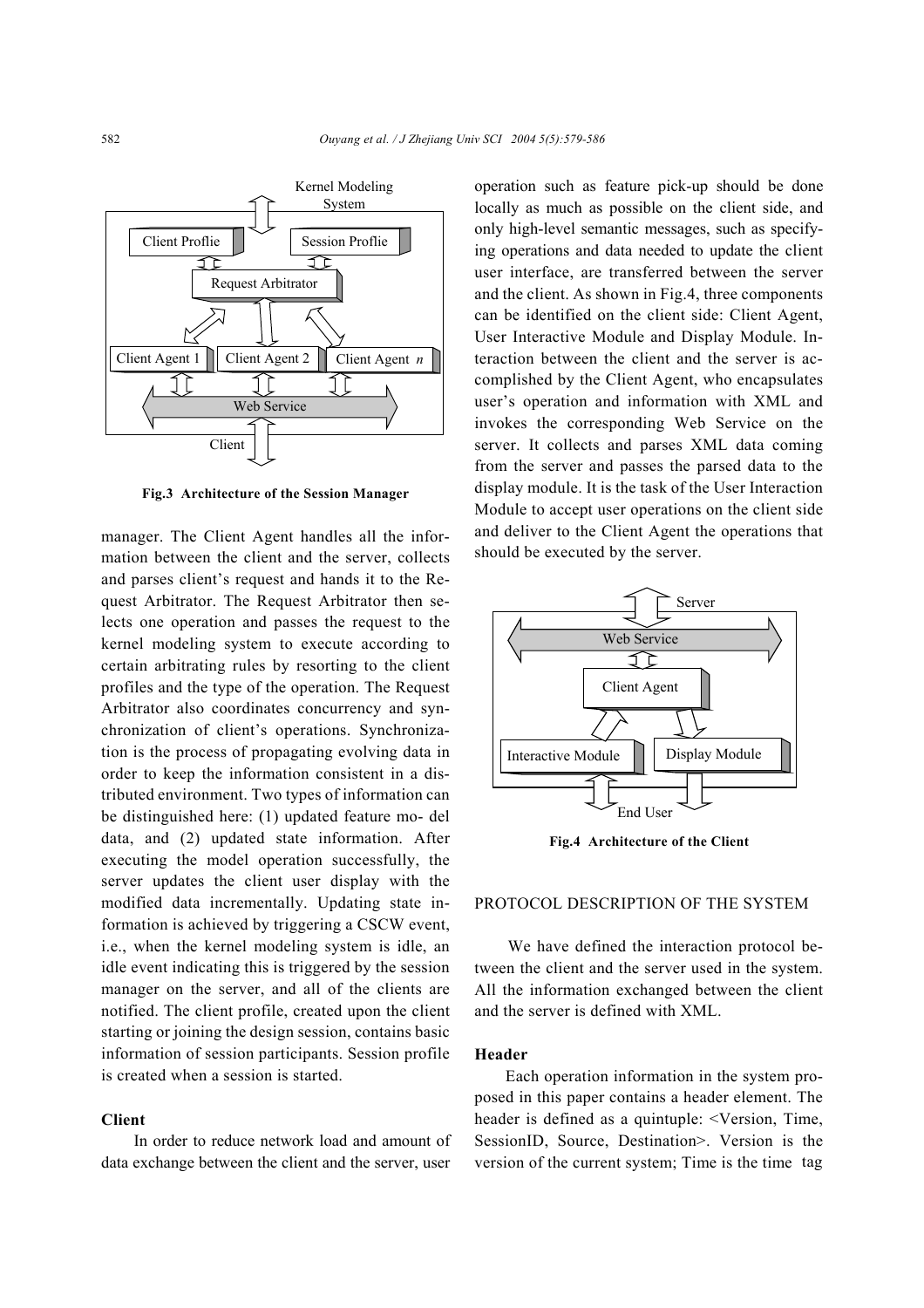when the message is sent; SessionID is the ID of the current design session; Source and Destination are the message sender and receiver, respectively.

## **CSCW Event**

CSCW Events generated during the design session, are reported to the design participants of the CSCW events. These events include user starting, joining and leaving session, idle state of kernel modeling system and user adding, editing or removing feature or feature constraints. Besides a header, a CSCW Event contains an EventData field. An EventData is defined in two-tuples: <Event-Type, EventContent>, where EventType is the type of the event generated and EventContent contains the event in detail.

## **CSCW Request**

During the collaborative design session, collaboration among clients is achieved typically by invoking Web Services on the server. Operation requests are defined as CSCW Requests. A CSCW Request contains a header and other fields including RequestType and RequestParameters. The Request-Type is the type of the operation, and the Request-Parameters contains a specific content and parameter(s) related to the operation request.

### **CSCW Response**

The server should respond to the client request and return the result to the client. If the operation is done successfully, the server should return the correct result to the client and update the client user interface, if necessary, to keep the consistence of the product model between the server and clients. Otherwise, it should notify the client and return the reason and error code to the client. A CSCW Response is an operation response that is defined as a triple: <Header, ResponseType, Response>. The ResponseType is the type of the request, and the Response contains the specific response content. Each Response consists of Status Code indicating the success of the operation and Response Data containing the XML data returned to the client from the server.

## IMPLEMENTATION

We built a prototype of Web Service based collaborative design CAD system, WSCAD, in which the kernel modeling system is implemented by modifying and extending the functionalities of our existing solid modeling system GS-CAD (Li *et al.*, 1997; Li, 1997). The server executes all the modeling operations, solves feature constraints, maintains the consistency and validity of the product model and coordinates the clients. In WSCAD, some of the functionalities of the original GS-CAD, in particular for interaction with user interface, are moved to the client. In order to reduce network load and amount of data exchanged between the server and the client, the operations should be executed locally on the client side as much as possible, and only the operations that should/can not be implemented on the client are delivered to the server through the invocation of Web Service. The server and the client are implemented in an object-oriented methodology and they interact with each other by invoking Web Services they published.

### **Feature Representation**

As it can only provide the geometric and topological information of the model but cannot provide the non-geometric information such as the tolerance and the dimension information of the model, the traditional CAD system cannot meet the requirements of the new integrated CAD system. A feature based modeling system provides a way to design a central product model in an integrated environment by capturing design intents at an early stage and to maintain the consistency of the product information during the design, analysis, manufacture and check stages.

A feature is the representation of shape aspects of a product related to design and manufacture and has attributes and engineering purposes. Besides the basic geometric and topological information, it contains non-shape information such as feature intents and constraints. In WSCAD, we represent a feature as follows (Li, 1997):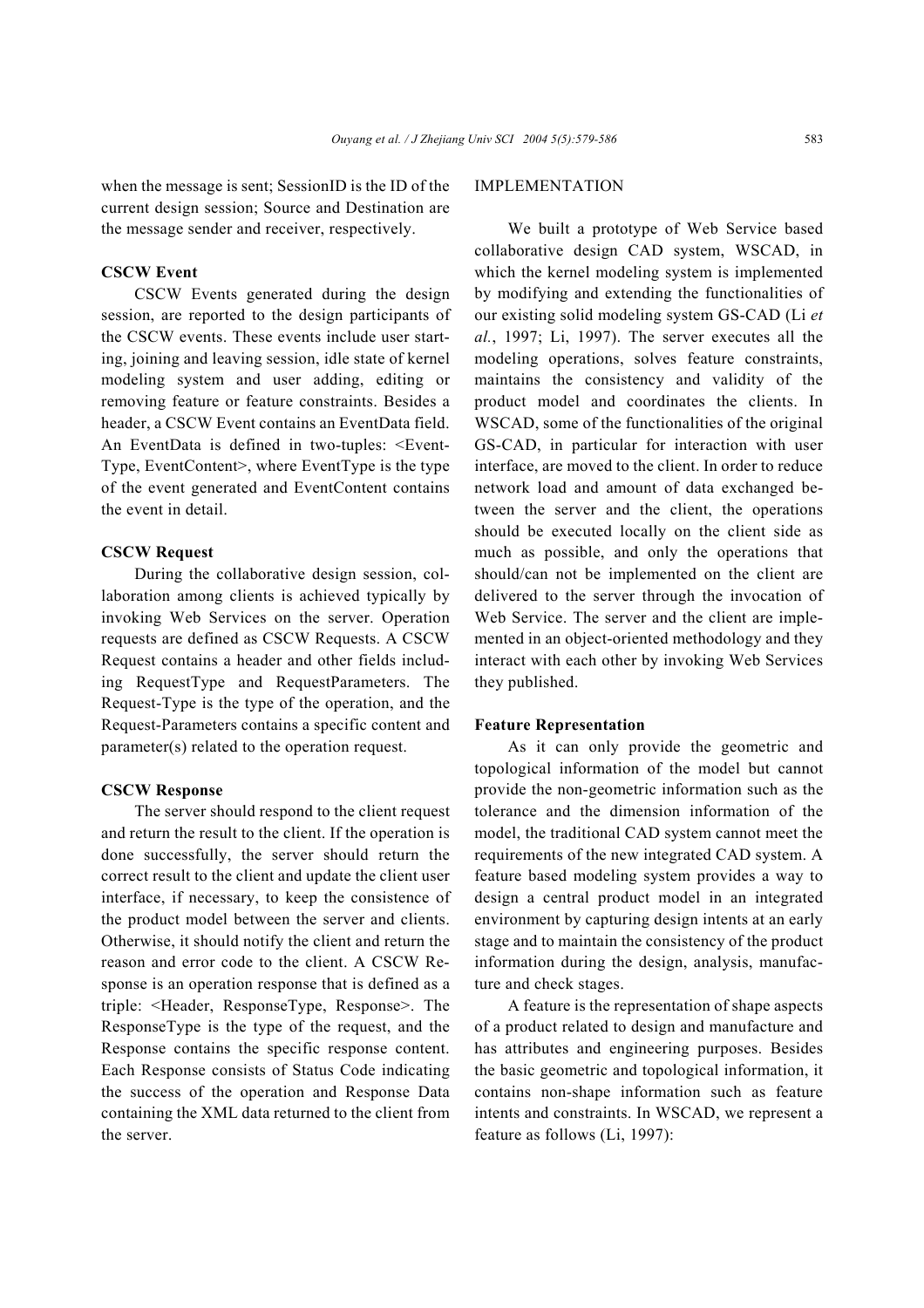| Class Feature { |                                        |                                                    |
|-----------------|----------------------------------------|----------------------------------------------------|
| FeatureType     | type;                                  | $\frac{1}{2}$ feature type                         |
| EntityID        | id:                                    | // feature $ID$                                    |
| String          | name                                   | //feature name                                     |
| Date            | date:                                  | // time feature created                            |
| Status          |                                        | status: // feature status                          |
| Constraint      |                                        | location; $\frac{1}{2}$ positioning information of |
|                 |                                        | feature                                            |
| Constraint      |                                        | dimensions; // dimension information of            |
|                 |                                        | feature                                            |
| Rule            | rules:                                 | //design rules of feature                          |
| Description     | description; // description of feature |                                                    |
| Int             |                                        | number: // number of associated                    |
| FeatureNode     |                                        | associations; // associating net of                |
|                 |                                        | feature                                            |
|                 |                                        |                                                    |

Each feature is assigned a unique ID that is maintained internally by the system. The dimension and the positioning information of it are given by imensions and locations, respectively. Design rules such as the tolerance and size of the feature in some applications are stored in rules. The description field is used to describe the engineering information of the feature. The associations field contains other features related to it.

## **Collaborative Design with Feature**

In a distributed multiple-user environment, inconsistency of a product model often occurs when more than one user operates on a model simultaneously, which would not happen in a single-user environment. Consider a scenario, in which a deleted feature could not possibly be edited. This is true under a single-user environment, but would not necessarily happen in a multiple-user environment. If this is not dealt with properly, it may cause serious problems such as inconsistency of data structure and the deadlock resulted from processes waiting for each other. Clearly, some rules that define the level for concurrency operation on model and constrains the designer operation, should be used to prevent these conflicts. A main challenge for defining such rule is that it should not limit design flexibility too much. The server of WSCAD can detect this situation, reject the operation, and notify the client that his operation is not meaningful anymore because the feature has been removed.

There are three kinds of levels for collaborative design: part level, geometric level and feature level. In part level, before performing modeling operation, a user should lock the model. As the whole model is locked and excluded from other designer, part level for collaborative design provides a very strict concurrency handling policy and can prevent design conflict. However, such level may limit the design flexibility much. On the contrary, geometric level has very freedom for design. In such level, the designer need not lock the whole part before operation, and the server should check any possible conflict caused by collaborative designers. The main disadvantage for such level concurrency is that such loose limit will possibly lower the collaborative design performance and the implementation of it will be very complex.

Comparing these two levels, a good compromise is the feature level concurrent policy. Here, the feature is a representation of the shape aspects of a product that are mappable to a generic shape and functionally significant for some product life-cycle phase. The feature level for collaboration is higher than geometric level and lower than part level. In feature level, the atom of lock is the feature, and a designer should lock a feature before operating it or other feature that associates with it. The designer that locks this feature preempts this feature and other designers cannot operate it until he unlocks it.

As described in the previous sections, in WSCAD, it is the task of the session manager to coordinate collaborative participants and handle concurrency. Here, a feature is the basic collaborative design element. A designer should lock the feature before operating, and other designers are excluded from operating on it until it is unlocked. Such scheme can prevent the design conflict effectively. Moreover, compared to part level concurrency, feature level would not limit the freedom much. When conflict happens, the design system needs to inform the users related to this conflict about the situation and present some options to solve it. The system should also provide several communication approaches that are used in different conditions for the designers to negotiate. For example, message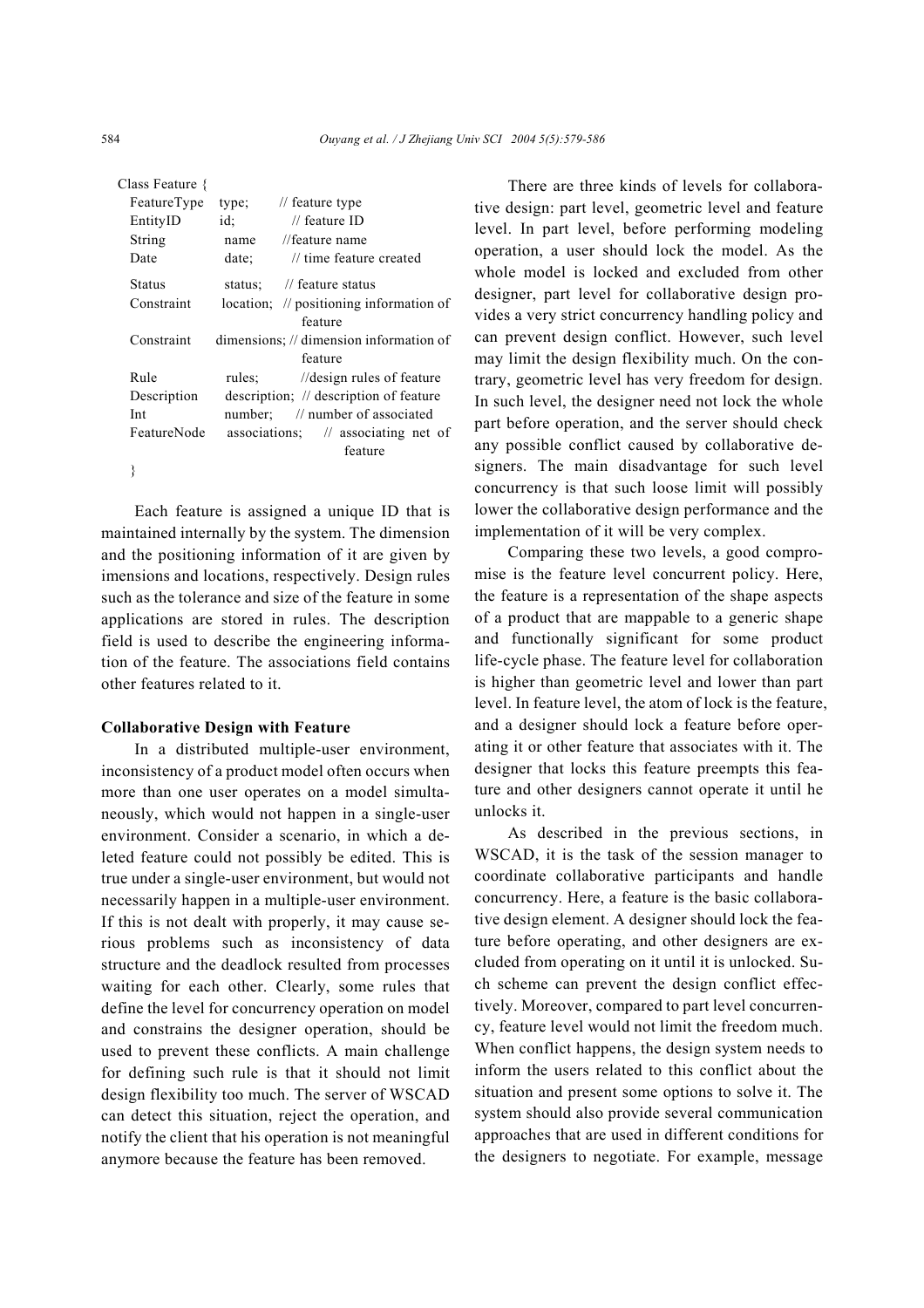system, white board and electrical conference can be used by designers to negotiate design conflict.

## **A Possible Scenario**

Our feature-based collaborative design experimental system is demonstrated as follows (Fig.5). Client users log on to the server according to the server's IP and port. After logging onto the server, the client may start a new session or join the current session, and collaboratively design with other participants according to certain rules. Figs.5a and 5b show user1 and use2 modify the depth of keyslot1 and the width of keyslot2 respectively in a design session. After the users set these parameters properly, these operations are handed over to the server for execution and the client user interfaces are updated.







(b)



## CONCLUSIONS AND FURTHER WORK

Web Service, built on the open standard, introduces a new computing concept by enabling different clients to access its service. Based on the analysis of the current collaborative design system, this paper proposes a novel Web Service based distributive collaborative CAD system, employing feature as its collaborative design element. The architecture of the system and the communication protocol used in the system are discussed. The system proposed uses XML for exchanging data between the client and the server. Since operations, such as query and semantic indexing, can be effectively implemented on the XML represented data, it is easy to manage, share and reuse the product model data among users. Moreover, as the related protocol is represented with XML, the system has the virtue of extensibility and platform-independency. Experiment results from a prototype system showed that the system can effectively support the collaborative design under a distributed environment.

Future work should be directed at:

(1) Compressing the geometric model data transferred between the client and the server to reduce network load further.

(2) Security and protection of CAD data. Under the collaborative design environment, these are important issues. Although the current prototype system did not address these issues, further work should focus on them.

## ACKNOWLEDGEMENT

The authors sincerely thank Dr. Wang Jianfeng in Tokyo University and Dr. Liu Shengli for their advice in writing the paper.

#### **References**

Agrawal, A., Ramani, K., Hoffman, C.M., 2002. CADDAC: Multi-Client Collaborative Shape Design System with Server-Based Geometry Kernel. ASME Design Engineering Technical Conference, (DETC2002/CIE-34465), Montreal, Canada, p.57-65.

Chan, S., Wong, M., Ng, V., 1999. Collaborative solid